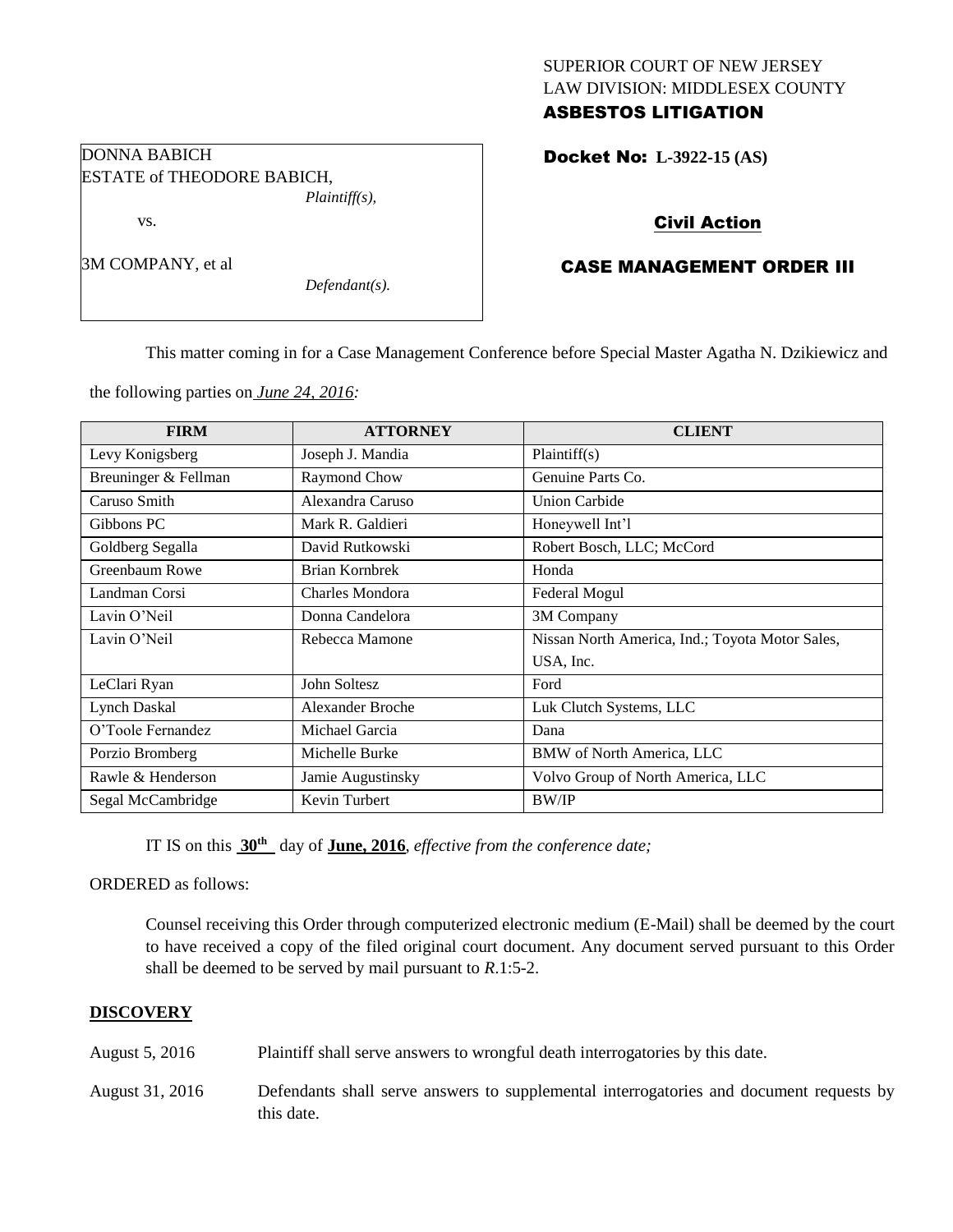| August 31, 2016  | Plaintiff shall serve answers to supplemental interrogatories and document requests by this<br>date.                                                                                                        |
|------------------|-------------------------------------------------------------------------------------------------------------------------------------------------------------------------------------------------------------|
| October 31, 2016 | Fact discovery, including depositions, shall be completed by this date. Plaintiff's counsel<br>shall contact the Special Master within one week of this deadline if all fact discovery is not<br>completed. |
|                  |                                                                                                                                                                                                             |

November 30, 2016 Depositions of corporate representatives shall be completed by this date.

#### **EARLY SETTLEMENT**

December 16, 2016 Settlement demands shall be served on all counsel and the Special Master by this date.

#### **SUMMARY JUDGMENT MOTION PRACTICE**

- December 16, 2016 Plaintiff's counsel shall advise, in writing, of intent not to oppose motions by this date.
- January 6, 2017 Summary judgment motions shall be filed no later than this date.
- February 3, 2017 Last return date for summary judgment motions.

#### **MEDICAL DEFENSE**

- October 31, 2016 Plaint if shall serve medical expert reports by this date.
- October 31, 2016 Upon request by defense counsel, plaintiff is to arrange for the transfer of pathology specimens and x-rays, if any, by this date.
- March 15, 2017 Defendants shall identify its medical experts and serve medical reports, if any, by this date. **In addition, defendants shall notify plaintiff's counsel (as well as all counsel of record) of a joinder in an expert medical defense by this date.**

#### **LIABILITY EXPERT REPORTS**

- January 3, 2017 Plaintiff shall identify its liability experts and serve liability expert reports or a certified expert statement by this date or waive any opportunity to rely on liability expert testimony.
- March 15, 2017 Defendants shall identify its liability experts and serve liability expert reports, if any, by this date or waive any opportunity to rely on liability expert testimony.

#### **ECONOMIST EXPERT REPORTS**

- January 3, 2017 Plaintiff shall identify its expert economists and serve expert economist report(s), if any, by this date or waive any opportunity to rely on economic expert testimony.
- March 15, 2017 Defendants shall identify its expert economists and serve expert economist report(s), if any, by this date or waive any opportunity to rely on economic expert testimony.

#### **EXPERT DEPOSITIONS**

April 7, 2017 Expert depositions shall be completed by this date. To the extent that plaintiff and defendant generic experts have been deposed before, the parties seeking that deposition in this case

 $\_$  , and the set of the set of the set of the set of the set of the set of the set of the set of the set of the set of the set of the set of the set of the set of the set of the set of the set of the set of the set of th